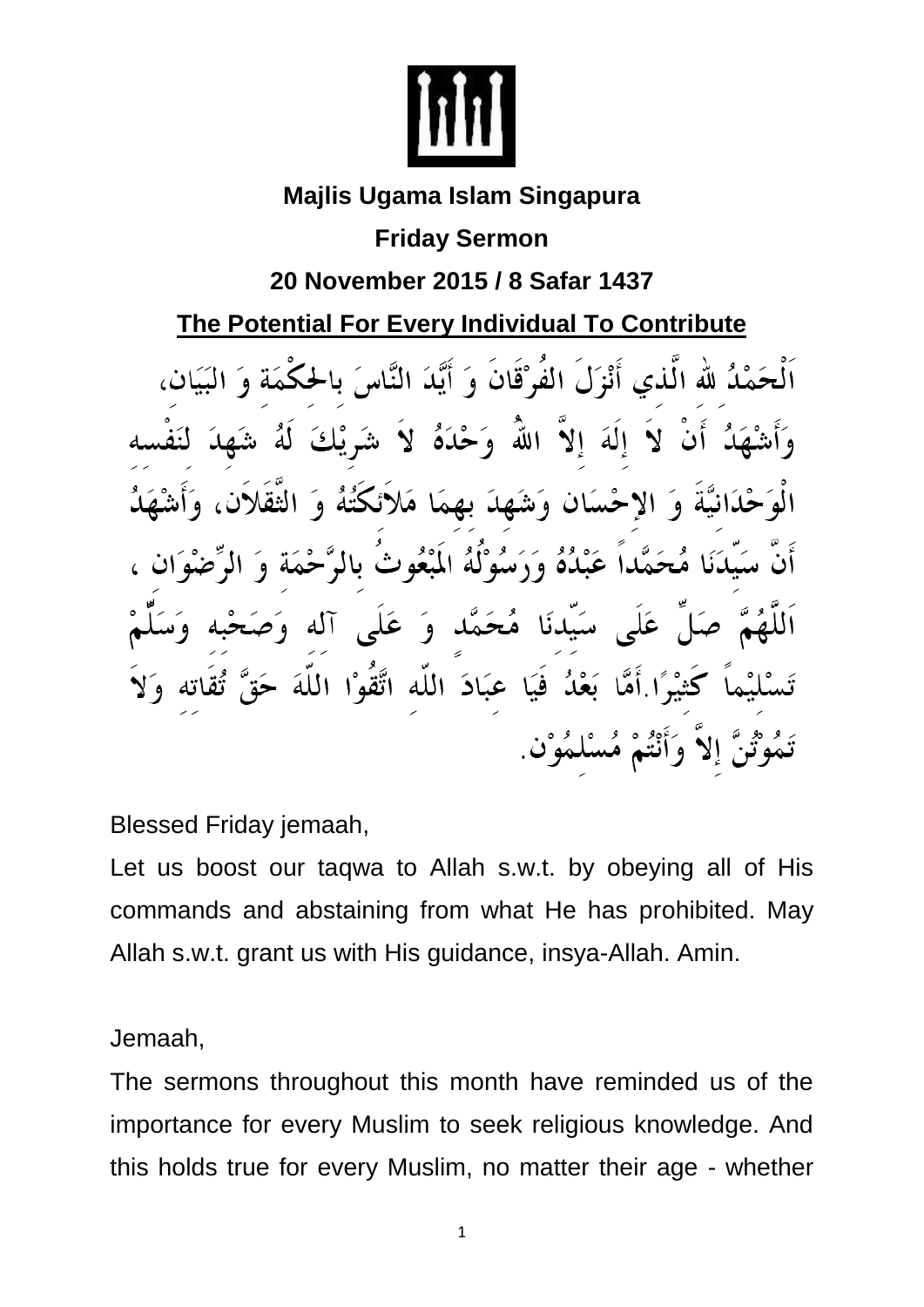you are a mother, father, grandparent, a youth or just a child. In fact, last week's sermon highlighted the need to give second chances to others, and to provide them with the opportunities to change and to return to the path of Allah.

This week, I would like to draw your attention to another special group within our society, who may need assistance and care from us. These are the individuals with special needs. Even though they may seem to have physical challenges, I am confident that they too have the potential to contribute to the religion and the community. Allah s.w.t. reminds us, in a story about how individuals with special needs should not be seen as a burden to society. Rather, we need to think of and find solutions on how to ensure that they are able to join us in developing our society and bringing it to the next level.

#### Beloved jemaah,

Rasulullah s.a.w. was once approached by a blind Companion by the name of Abdullah Ibn Ummi Maktum r.a. He came to the Prophet s.a.w. to seek religious guidance. However, at that moment, Rasulullah s.a.w. was spreading the message of Islam to the leaders of Quraish. Hence he did not pay attention to Abdullah. And thus, Allah s.w.t. revealed the verses of Surah Abasa, part of it as follows:

2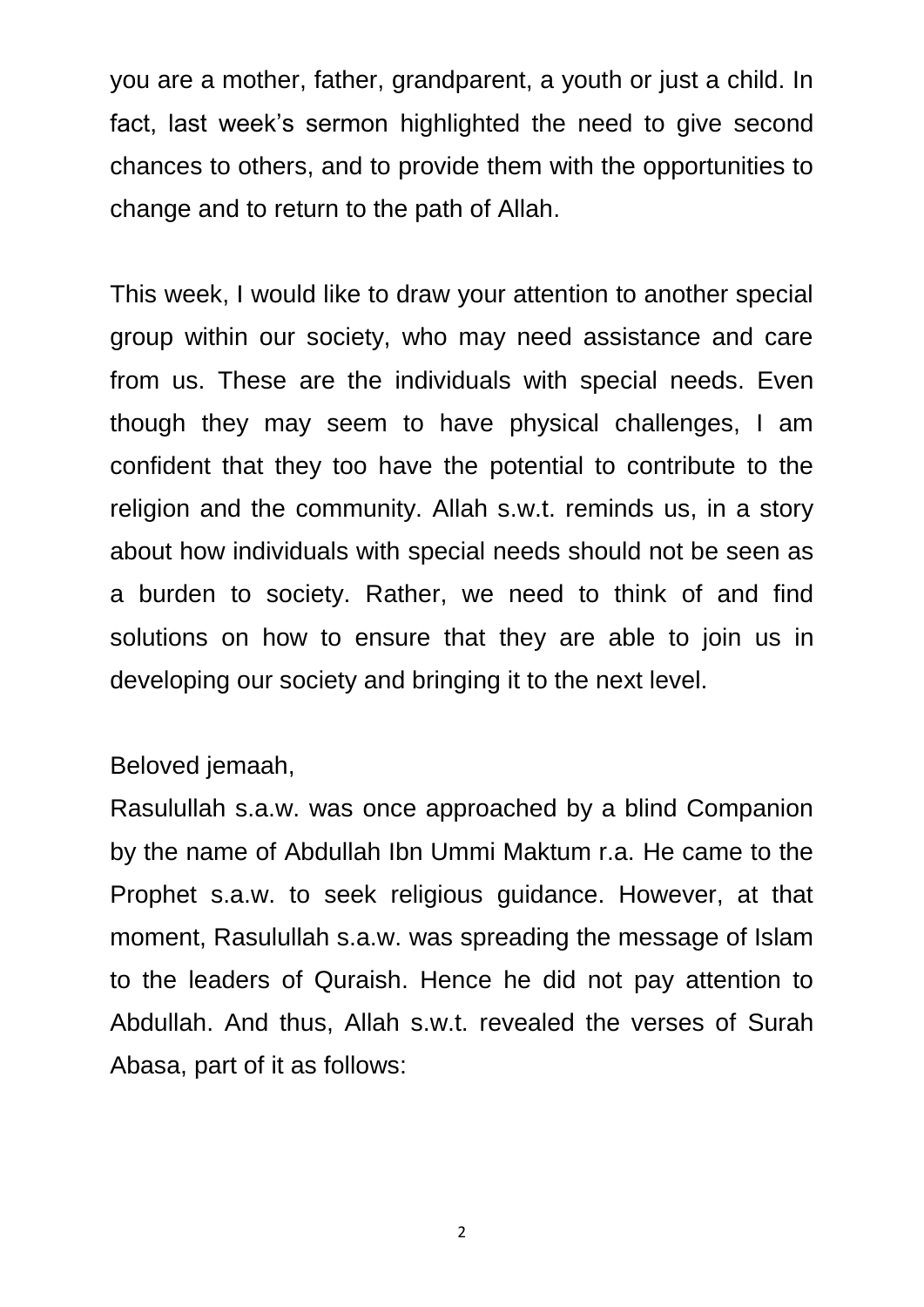عَبَسَ وَتَوَلَّىٓ ۚ إِنَّ ۚ أَن جَآءَهُ ٱلْأَعْمَىٰ ۚ لَ ٱلصَّلَادِ بِكَ لَعَلَّهُۥ يَزَكَّى ۚ لَٰ أَ جس رون<br>أَوۡ يَذۡكُرُ فَنَنفَعَهُ ٱلذِّكۡوَىٰٓ ۞

Which means: *"The Prophet frowned and turned away. Because there came to him the blind man, [interrupting]. But what would make you perceive, [O Muhammad], that perhaps he might be purified. Or be reminded and the remembrance would benefit him?"*

The verses that have just been read are a form of reminder from Allah s.w.t. to ensure that we give the same attention to those whom Allah has tested with physical limitations. They might have physical challenges, but it may be that Allah has blessed them with pure hearts and sharp minds that we have not been blessed with. Apart from that, they also have the right to seek knowledge and be guided.

Friday jemaah,

It is thus pertinent for us to understand the lessons from this event where Allah s.w.t. sends a reminder regarding the lack of attention given to Abdullah Ibn Ummi Maktum r.a.

Do not ever feel that we are better than those whom Allah is testing with limitations. Perhaps Allah has granted us with more sustenance to be able to help those who are in need. In a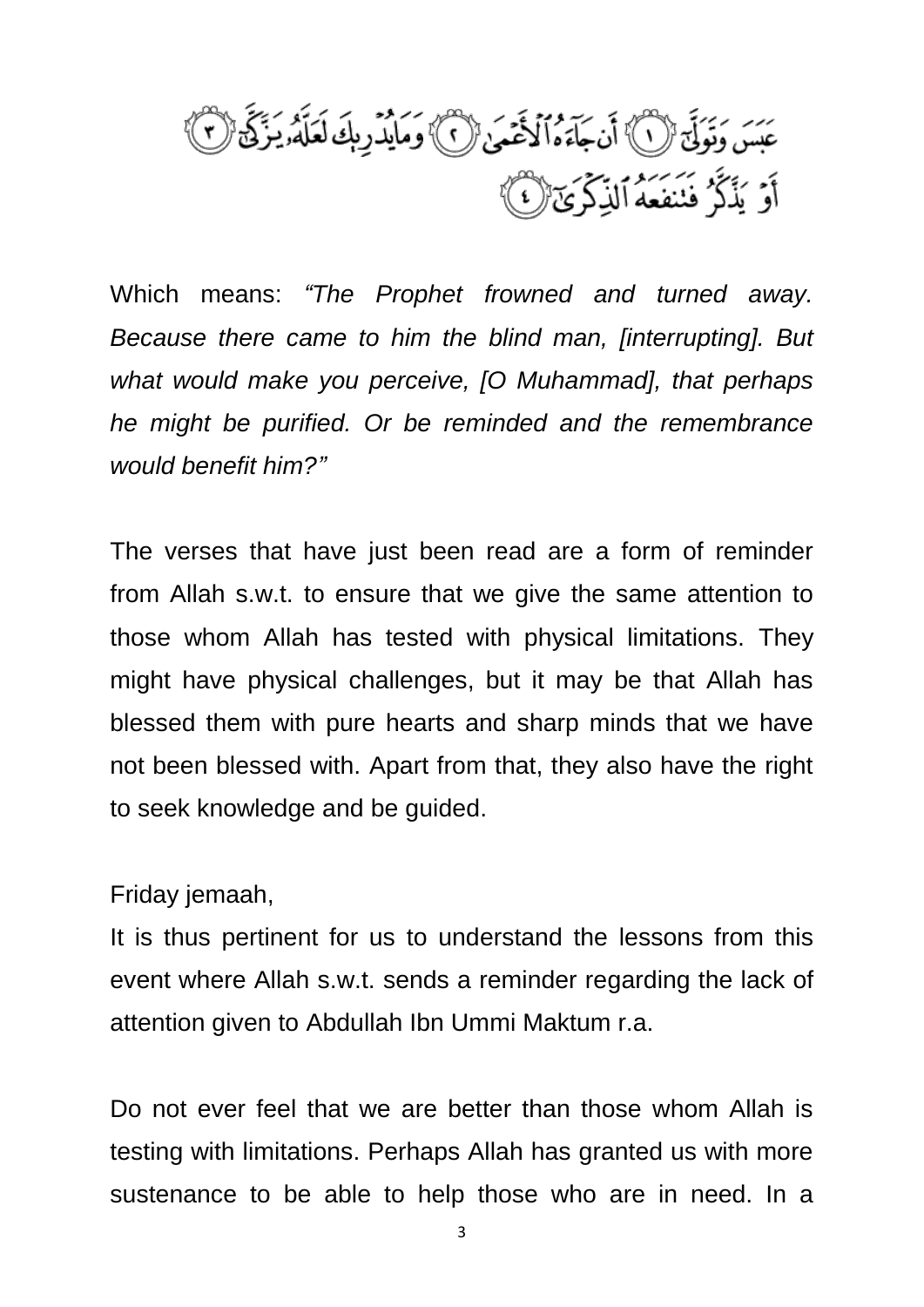hadith Rasulullah s.a.w. said: *"You have been given help and rizq (sustenance) because of those in need among you."*  [Hadith reported by Imam Al-Bukhari]

Jemaah,

As true believers, we need to emulate the character and manners of Prophet Muhammad s.a.w. who gave everyone the opportunity to contribute to the society without looking at the limitations that an individual faces. In fact, Rasulullah s.a.w. focused on one's potential and the contribution he could put forth.

Even though he was blind, Ibnu Ummi Maktum r.a. was appointed by Rasulullah s.a.w. numerous times to be in charge of Madinah while the Prophet s.a.w. was away from Madinah. And because he was among the earliest companions to embrace Islam and had learnt directly from the Prophet s.a.w., he was sent by Rasulullah to migrate to Madinah before the Prophet and was tasked to teach Quran and the religion to the people of Madinah.

This shows that, despite one being visually impaired, he does not have to live in darkness all the time. This is because when the heart is full with knowledge and understanding, the visually impaired may be more enlightened and wise than those who can see, and even become teachers to them, such as the story of Abdullah Ibn Ummi Maktum.

4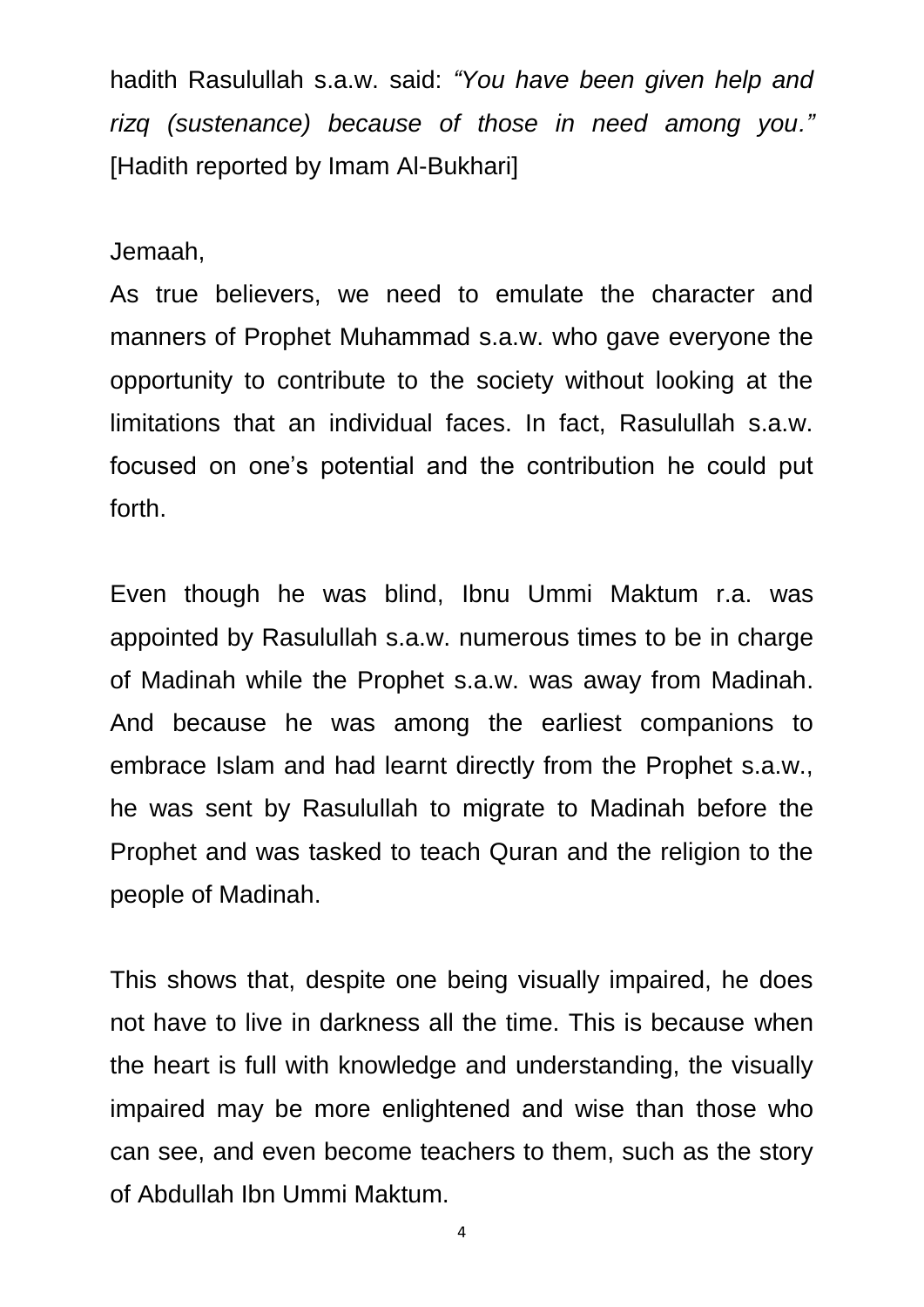Blessed jemaah,

For the past few weeks, we have been reminded to ensure that every member of the society receives a comprehensive Islamic education that also meets the context of our society. This is to ensure that we are able to develop a resilient community.

We have to build a resilient spirit to be able to be true ambassadors of Islam to the world. This is especially in a climate of numerous humanitarian tragedies and bloody conflicts in many places around the world today. Destruction and devastation, murder and the spilling of blood, violent attacks which are not only restricted to areas of conflict; these are the events that are featured in international news almost every day. Paris, Beirut, Syria, Iraq are some of the places which, the mere uttering of its name today, will rip the hearts of everyone who loves peace.

We have never, and will never, accept any act that destroy lives, property, wealth and peace. No matter who the mastermind and perpetrator are, and wherever it happens.

This is a big problem and challenge faced all over the world. Whether among the Muslim or non-Muslim community, we all feel the pain and suffering. The responsibility to address this problem should not lie in one group alone, as much as there should not be any group absolving themselves from this shared responsibility.

5